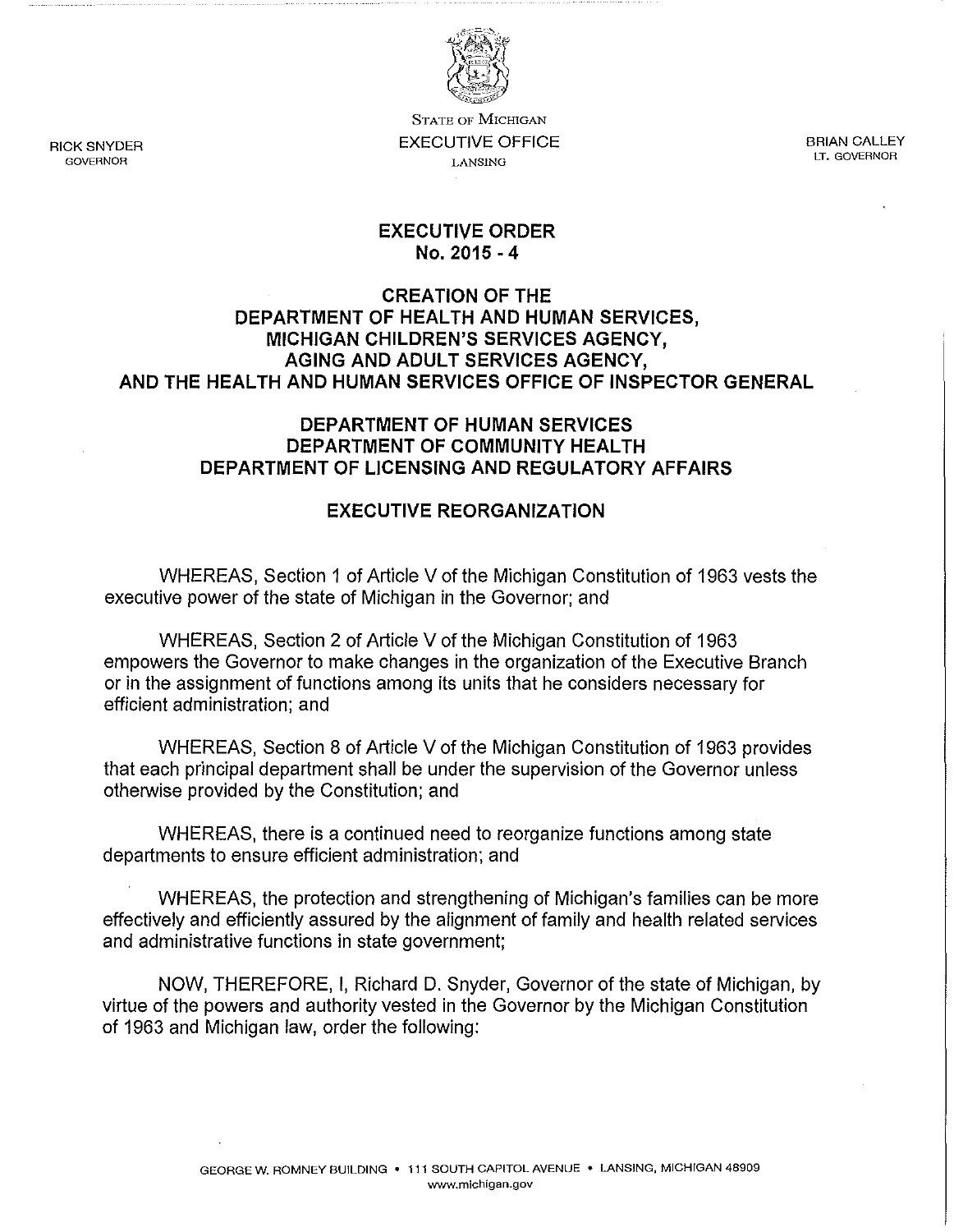## **I. DEFINITIONS**

As used in this Order:

A. "Department of Health and Human Services" means the principal department of state government created under Section II of this Order.

B. "Department of Human Services" means the principal department of state government created as the Department of Social Services under Section 450 of the Executive Reorganization Act of 1965,1965 PA 380, MCl 16.550, renamed the Family Independence Agency under 1995 PA 223, MCl 400.1, and renamed the Department of Human Services under Executive Order 2004-38.

C. "Department of Community Health" means the principal department of state government created as the Department of Mental Health under Section 400 of the Executive Reorganization Act of 1965,1965 PA 380, MCl 16.500, and renamed the Department of Community Health under Executive Order 1996-1, MCl 330.3101.

D. "Department of Licensing and Regulatory Affairs" means the principal department of state government created as the Department of Commerce under Section 225 of the Executive Organization Act of 1965, 1965 PA 380, MCL 16.325, renamed the Department of Consumer and Industry Services under Executive Order 1996-2, MCl 445.2001, renamed the Department of labor and Economic Growth under Executive Order 2003-18, MCl 445.2011, renamed the Department of Energy, labor and Economic Growth under Executive Order 2008-20, MCl 445.2025, and renamed the Department of Licensing and Regulatory Affairs under Executive Order 2011-4, MCL 445.2030.

E. "State Budget Director" means the individual appointed by the Governor pursuant to Section 321 of The Management and Budget Act, 1984 PA 431, MCl 18.1321.

# **II. CREATION OF THE DEPARTMENT OF HEALTH AND HUMAN SERVICES**

A. The Department of Health and Human Services ("Department") is created as a principal department in the executive branch of state government. The Department shall develop, administer, and coordinate health and family security initiatives and programs in this state.

B. The Department shall be headed by a Director of the Department of Health and Human Services who shall be appointed by the Governor, with the advice and consent of the Michigan Senate, commencing on the effective date of this Order. The individual appointed as the Director shall serve as a member of the Governor's Cabinet.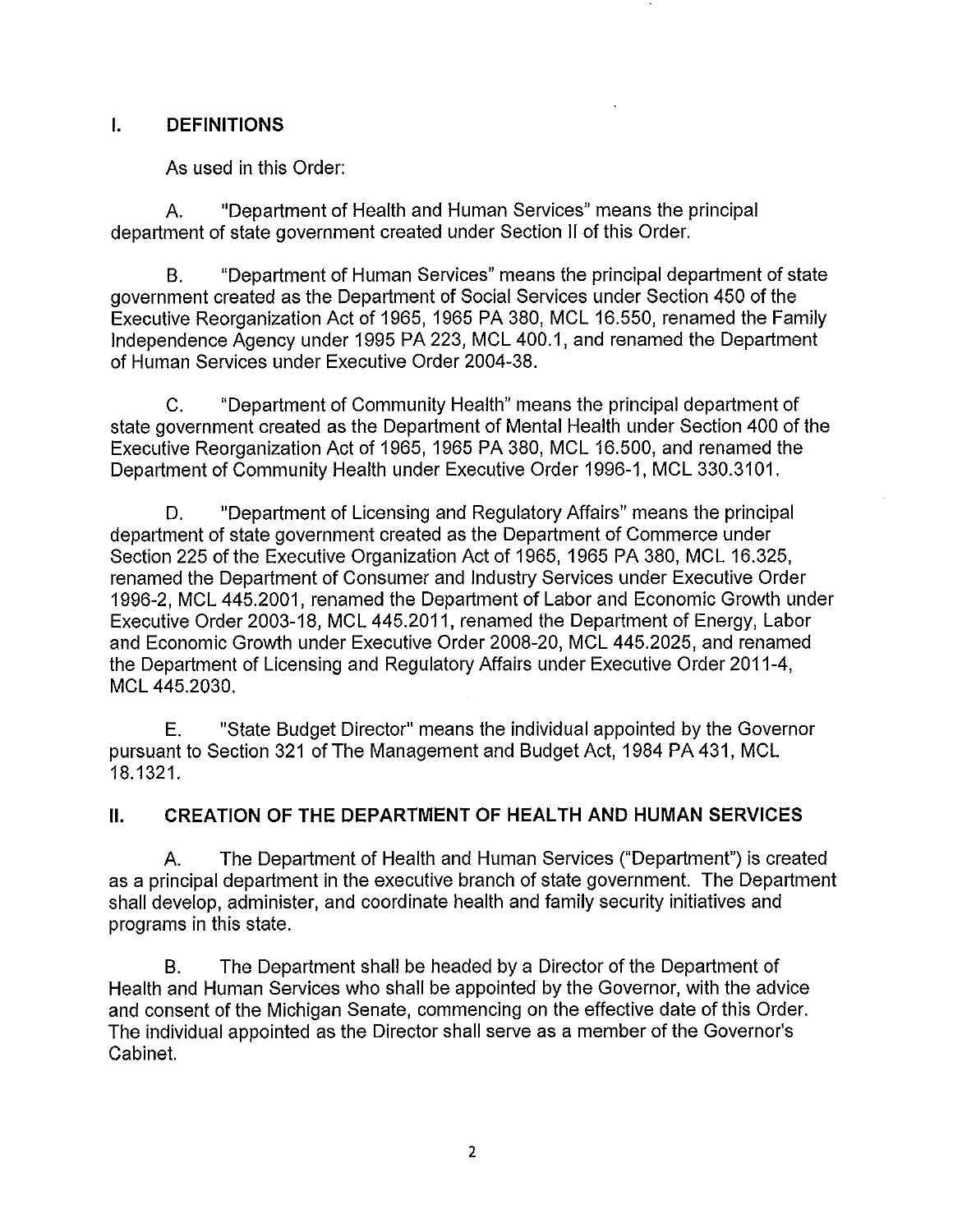C. The Director of the Department shall provide executive direction and supervision for the implementation of all transfers of authority to the Department of Health and Human Services made under this Order.

D. The Director of the Department shall administer the assigned functions transferred by this Order in such ways as to promote efficient administration and shall make internal organizational changes as may be administratively necessary to complete the realignment of responsibilities prescribed by this Order.

E. The Director of the Department and the directors of all other state departments and agencies having authority transferred to the Department of Health and Human Services under this Order shall immediately initiate coordination to facilitate the transfers and develop memoranda of record identifying any pending settlements, issues of compliance with applicable federal and state laws and regulations, or other obligations to be resolved related to the authority to be transferred.

F. All records, property, and unexpended balances of appropriations, allocations, or other funds used, held, employed, available to be made for activities, powers, duties, functions, and responsibilities transferred to the Department of Health and Human Services under this Order are hereby transferred to the Department of Health and Human Services.

G. The Director of the Department of Health and Human Services may delegate a duty or power conferred by law or this Order and the person to whom such duty or power is delegated may perform such duty or exercise such power at the time and to the extent that such duty or power is delegated by the Director of the Department of Health and Human Services.

H. All rules, orders, contracts, and agreements related to the functions transferred to the Department of Health and Human Services by this Order lawfully adopted prior to the effective date of this Order by the responsible state agency shall continue to be effective until revised, amended, or rescinded.

I. Any suit, action or other proceeding lawfully commenced against, or before any entity transferred to the Department of Health and Human Services by this Order shall not abate by reason of the taking effect of this Order. Any lawfully commenced suit, action, or other proceeding may be maintained by, against, or before the appropriate successor of any entity affected by this Order.

# **III. TRANSFERS TO THE DEPARTMENT OF HEALTH AND HUMAN SERVICES**

A. Except as otherwise provided in Section XIII of this Order, all the authority, powers, duties, functions, responsibilities, personnel, equipment, property, and budgetary resources of the Department of Human Services are transferred to the Department of Health and Human Services.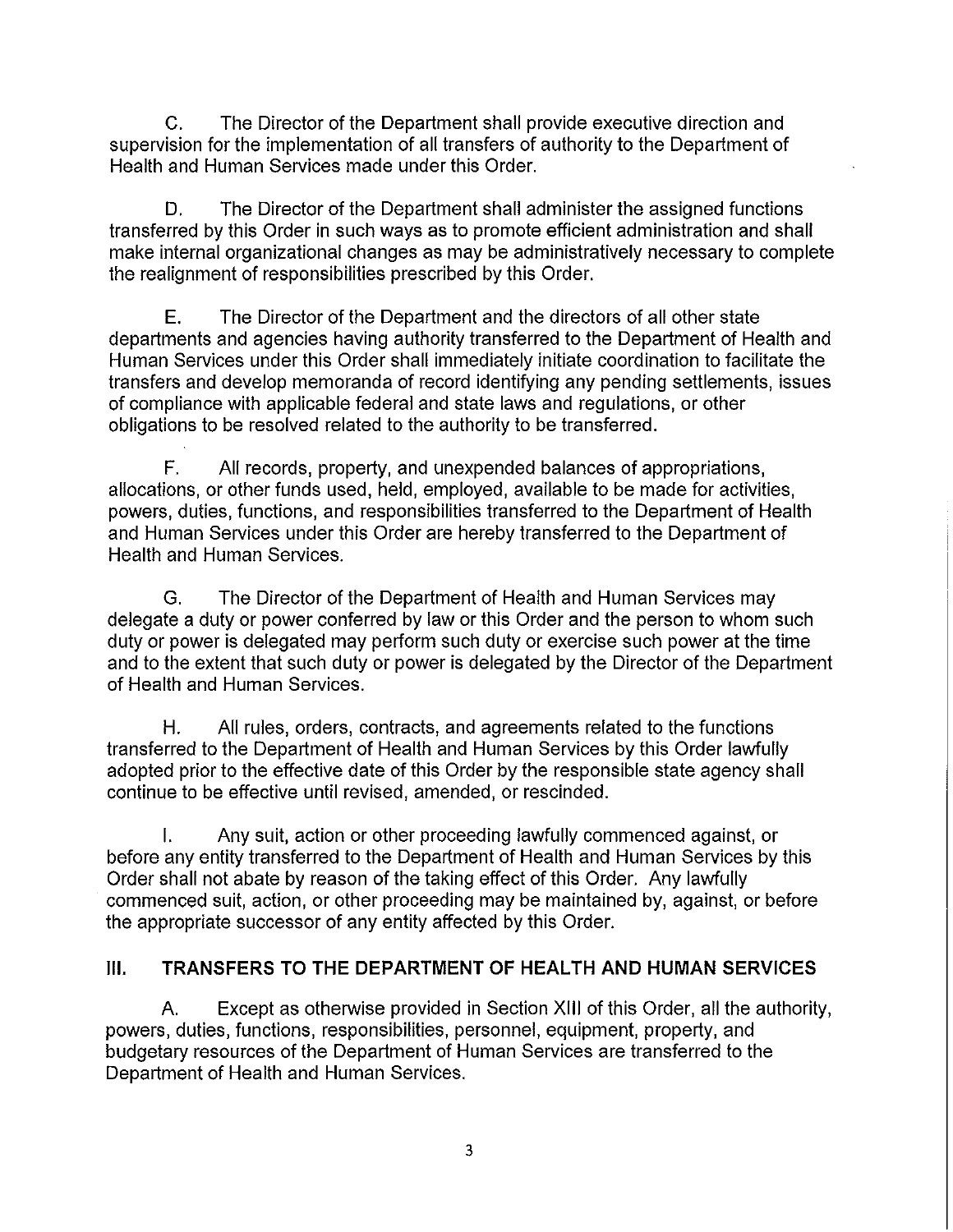B. Except as otherwise provided in Section XIII of this Order, all the authority, powers, duties, functions, responsibilities, rulemaking authority, appointment authority, personnel, equipment, and budgetary resources of the Director of the Department of Human Services are transferred to the Director of the Department of Health and Human Services.

C. All the authority, powers, duties, functions, responsibilities, personnel, equipment, property, and budgetary resources of the Department of Community Health are transferred to the Department of Health and Human Services.

D. All the authority, powers, duties, functions, responsibilities, rulemaking authority, appointment authority, personnel, equipment, and budgetary resources of the Director of the Department of Community Health are transferred to the Director of the Department of Health and Human Services.

E. Except as otherwise provided in Section XIII of this Order, after the effective date of this Order, statutory and legal references to the Department of Human Services, the Department of Community Health, or all predecessor departments, shall be deemed references to the Department of Health and Human Services.

F. Except for functions and responsibilities transferred under Section XIII of this Order, any and all references to the Director of the Department of Community Health or the Director of the Department of Human Services shall be deemed to be references to the Director of the Department of Health and Human Services.

# IV. **CREATION OF THE MICHIGAN CHILDREN'S SERVICES AGENCY**

A. The Michigan Children's Services Agency is created within the Department. The Michigan Children's Services Agency shall exercise the powers duties, functions, and responsibilities vested in the Michigan Children's Services Agency under this Order or assigned to the Children's Services Agency by the Director of the Department under the direction and supervision of the Director of the Department.

B. The chief officer of the Michigan Children's Services Agency shall be an Executive Director.

C. In addition to any other powers, duties, functions and responsibilities placed in the Michigan Children's Services Agency by the Director of the Department of Health and Human Services, the Michigan Children's Services Agency shall exercise all of the following powers, duties, functions, and responsibilities:

i. Review, investigate, evaluate, and assess all programs within the Department related to services and programs for children.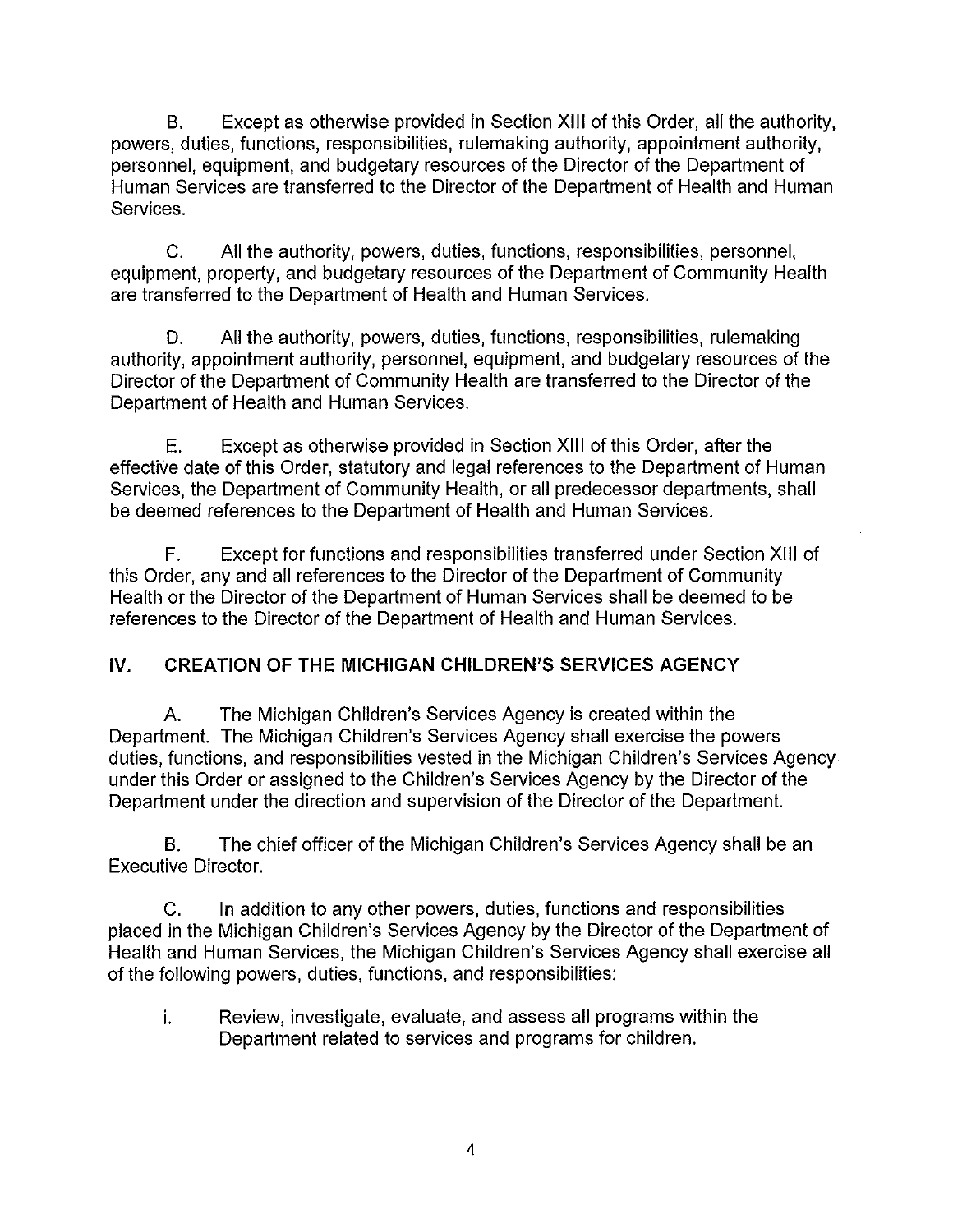ii. Analyze and make recommendations to the Director of the Department on existing and proposed children's services and programs including, but not limited to, services for foster children, juvenile justice, and homeless youth.

iii. Provide information and assistance relating to children's services and programs to the Director of the Department and the Governor, both directly and by functioning as a clearinghouse for information related to children's services and programs received from other programs within the Department, other states, the federal government, and private sector partners.

iv. Serve as the liaison to state departments and agencies with respect to children's services and programs.

## V. CREATION **OF THE** AGING AND ADULT SERVICES AGENCY

A. The Aging and Adult Services Agency is created within the Department. The Aging and Adult Services Agency shall exercise the powers, duties, functions, and responsibilities vested in the Aging and Adult Services Agency under this Order or assigned to the Aging and Adult Services Agency by the Director of the Department under the direction and supervision of the Director of the Department.

B. The chief officer of the Aging and Adult Services Agency shall be an Executive Director.

C. The Commission on Services to the Aging, created by Section 3 of 1981 PA 180, MCL 400.583, is transferred from the Department of Community Health to the Aging and Adult Services Agency.

D. All authority, powers, duties, functions, and responsibilities of the Office of Services to the Aging, created by the Older Michiganians Act, 1981 PA 180, MCl 400.581, are transferred from the Office of Services to the Aging within the Department of Community Health to the Aging and Adult Services Agency.

E. All authority, powers, duties, functions, and responsibilities vested in the position of the Director of the Office of Services to the Aging are transferred to the Executive Director of the Aging and Adult Services Agency, or his or her designee.

F. The position of Director of the Office of Services to the Aging, created by Section 5 of 1981 PA 180, MCl 400.585, is abolished.

G. The Office of Services to the Aging, created by Section 5 of 1981 PA 180, MCl 400.585, is abolished.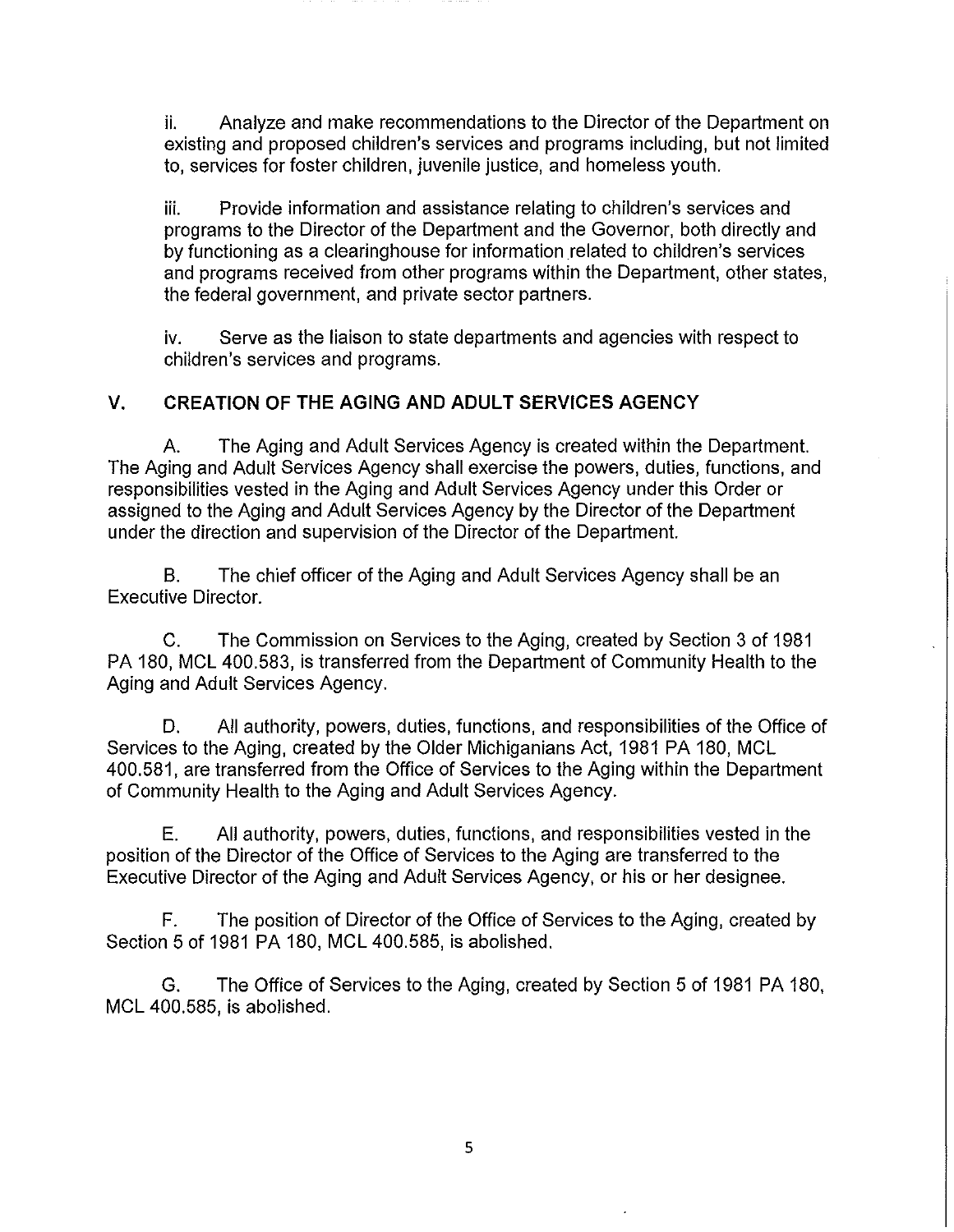## **VI. AUTISM COUNCIL**

A. **The** Autism Council, created by Executive Order 2012-11, is transferred from the Department of Community Health to the Michigan Department of Health and Human Services.

B. **The** membership of the Autism Council, defined by Section **II.** B. of Executive Order 2012-11, is amended to substitute the Director of the Department of Health and Human Services for the Director of the Department of Human Services for the Director of the Department of Community Health.

# **VII. STATE CHILD ABUSE AND NEGLECT PREVENTION BOARD**

A. **The** State Child Abuse and Neglect Prevention Board, created by 1982 PA 250, MCl 722.601 et seq. and transferred from the Department of Management and Budget to the Department of Human Services through Executive Reorganization Order 1992-5 is transferred from the Department of Human Services to the Department of Health and Human Services.

B. The membership of the State Child Abuse and Neglect Prevention Board, defined by Section 4 of the Child Abuse and Neglect Prevention Act, 1982 PA 250, MCl 722.604(1)(a), is amended to substitute the Director of the Department of Health and Human Services for the Director of the Department of Human Services and the Executive Director of the Michigan Children's Services Agency for the Director of the Department of Community Health.

### **VIII. INTERAGENCY COODINATING COUNCIL FOR INFANTS AND TODDLERS WITH DEVELOPMENTAL DISABILITIES**

The membership of the Interagency Coordinating Council for Infants and Toddlers with Developmental Disabilities, defined by Section II. D. of Executive Order 2007-43, is amended to substitute the Director of the Department of Health and Human Services for the Director of the Department of Human Services and the Executive Director of the Michigan Children's Services Agency for the Director of the Department of Community Health.

# **IX. MICHIGAN INTERAGENCY COUNCIL ON HOMELESSNESS**

The membership of the Michigan Interagency Council on Homelessness, defined by Section I. C. of Executive Order 2015-2, is amended to substitute the Director of the Department of Health and Human Services for the Director of the Department of Human Services and the Executive Director of the Michigan Children's Services Agency for the Director of the Department of Community Health.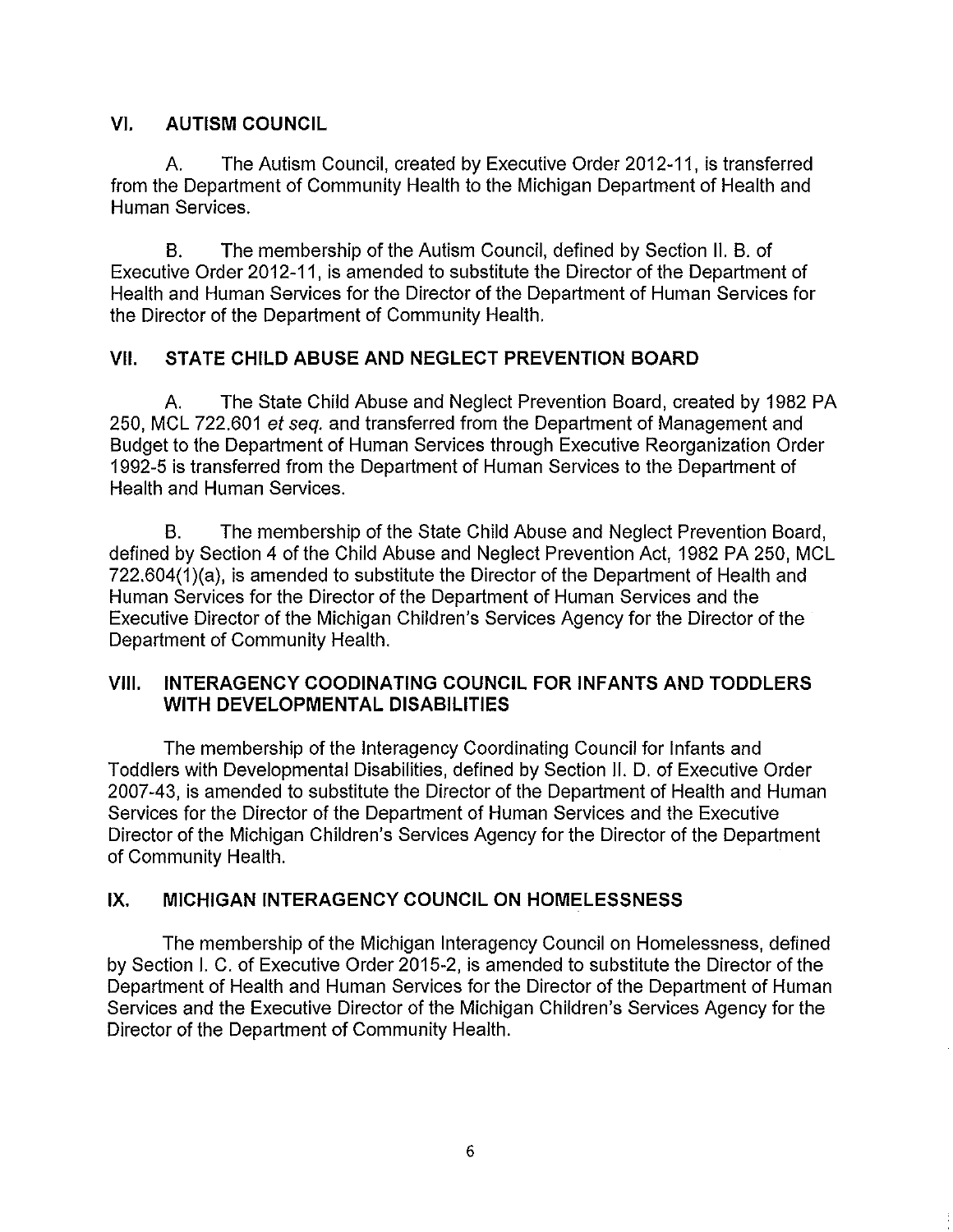## X. **HEALTH INSURANCE REFORM COORDINATING COUNCIL**

The Health Insurance Reform Coordinating Council, created by Executive Order 2010-4, is abolished.

## **XI. HUMAN TRAFFICKING HEALTH ADVISORY BOARD**

A. The Human Trafficking Health Advisory Board, created by 2014 PA 461, MCl 752.993 et seq. is transferred from the Department of Community Health to the Department of Health and Human Services.

B. The membership of the Human Trafficking Health Advisory Board, created by 2014 PA 461, MCl 752.993 et seq., is amended to substitute the Director of the Department of Health and Human Services for the Director of the Department of Human Services and the Executive Director of the Michigan Children's Services Agency for the Director of the Department of Community Health.

### XII. **CREATION OF THE HEALTH AND HUMAN SERVICES OFFICE OF INSPECTOR GENERAL**

A. The Office of Inspector General ("Office") is created as an independent and autonomous entity within the Michigan Department of Health and Human Services.

B. The Office shall be headed by the Inspector General, who shall be a member of the classified state civil service. The appointing authority for the Inspector General shall be the Director of the Michigan Department of Health and Human Services.

C. The Office of Inspector General shall conduct and supervise activities to prevent, detect, and investigate fraud, waste, and abuse in Health and Human Services programs, as well as those programs in the Michigan Children's Services Agency and the Aging and Adult Services Agency.

D. All authority, powers, duties, functions, and responsibilities of the Office of Inspector General, created by Section 43b of 2002 PA 573, MCl 400.43b, including but not limited to any authority, powers, duties, functions, and responsibilities of the Office of Inspector General under the Social Welfare Act, 1939 PA 280, MCl 400.1 to 400.122, are transferred from the Department of Human Services to the Michigan Department of Health and Human Services Office of Inspector General.

E. All authority, powers, duties, functions, and responsibilities of the Office of Health Services Inspector General, created by Executive Order 2010-1, including but not limited to any authority, powers, duties, functions, and responsibilities of the Office of Inspector General under the Social Welfare Act, 1939 PA 280, MCl 400.1 to 400.122, are transferred from the Michigan Department of Community Health to the Michigan Department of Health and Human Services Office of Inspector General.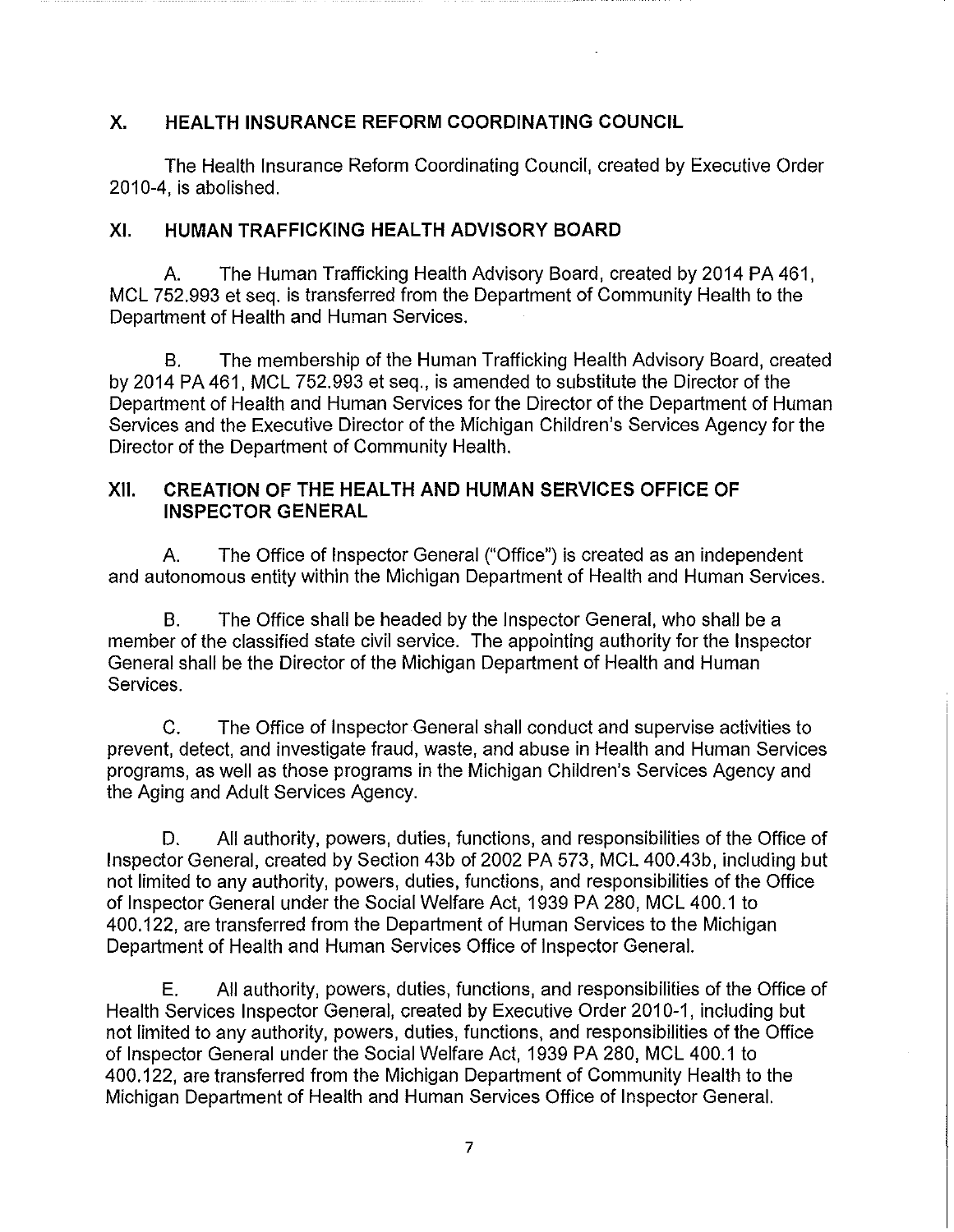F. The position of Inspector General, created by Section 43b of 2002 PA 573, MCl 400.43b, is abolished.

G. The position of Health Services Inspector General, created by Executive Order 2010-1, is abolished.

### **XIII. TRANSFERS TO THE DEPARTMENT OF LICENSING AND REGULATORY AFFAIRS**

## A. Office of Child and Adult Licensing

All authority, powers, duties, functions, and responsibilities of the Office of Child and Adult Licensing, created in Section VII of Executive Order 2003-14, are transferred from the Department of Human Services to the Department of Licensing and Regulatory Affairs, including but not limited to all of the following:

i. Any authority, powers, duties, functions, and responsibilities of adult foster care, adult foster care facility, adult foster care camp, adult camp, adult foster care family home, and adult foster care group home licensing and regulation under the Adult Foster Care Licensing Act, 1979 PA 218, MCl 400.701 to 400.737, the Social Welfare Act, 1939 PA 280, MCl 400.1 to 400.122, and 1974 PA 381, MCl 338.41 to 338.47.

ii. Any authority, powers, duties, functions, and responsibilities of children's camp, child care center, day care center, family day care home, and group day care home licensing and regulation under 1973 PA 116, MCl 722.111 to 722.128, the Adult Foster Care Licensing Act, 1979 PA 218, MCl 400.701 to 400.737, and the Social Welfare Act, 1939 **PA** 280, MCl 400.1 to 400.122.

iii. Any authority, powers, duties, functions, and responsibilities of licensing and regulation of homes for the aged under Article 17 of the Public Health Code, 1978 **PA** 368, MCl 333.20101 to 333.22260, and the Social Welfare Act, 1939 PA 280, MCl 400.1 to 400.122.

B. Adult Foster Care Licensing Advisory Council

The Adult Foster Care Licensing Advisory Council and all of the authority, powers, duties, functions, and responsibilities of the Adult Foster Care Licensing Advisory Council under the Adult Foster Care Licensing Act, 1979 PA 218, MCl 400.701 to 400.737, and the Social Welfare Act, 1939 PA 280, MCl 400.1 to 400.122, are transferred from the Department of Human Services and the Director of the Department of Human Services to the Director of the Department of Licensing and Regulatory Affairs.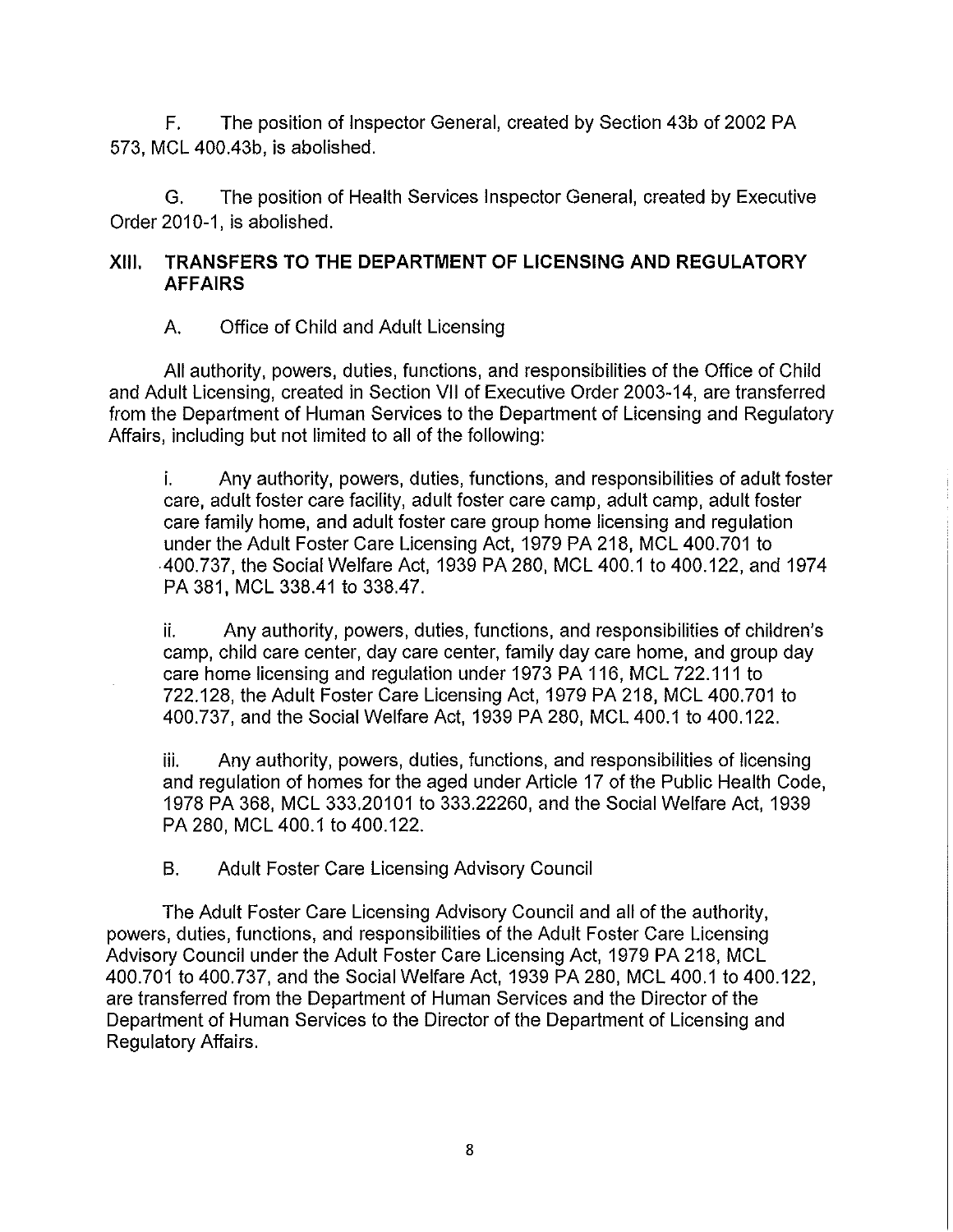C. Implementation of Transfers

i. All records, personnel, property, unexpended balances of appropriations, allocations, or other funds used, held, employed, available, or to be made available to the Department of Human Services for the activities, powers, duties, functions, and responsibilities transferred by Section XII of this Order are transferred to the Department of Licensing and Regulatory Affairs.

ii. The Director of the Department of Licensing and Regulatory Affairs, after consultation with the Director of the Department of Human Services, shall provide executive direction and supervision for the implementation of the transfers. The assigned functions shall be administered under the direction and supervision of the Director of the Department of Licensing and Regulatory Affairs.

iii. The directors of the departments shall immediately initiate coordination to facilitate the transfers and shall develop a memorandum of record identifying any pending settlements, issues of compliance with applicable federal and state laws and regulations, or other obligations to be resolved by the Department of Licensing and Regulatory Affairs.

# XIV. **IMPLEMENTATION**

A. The Department of Human Services and the Department of Community Health are abolished.

B. The directors of the departments impacted by this Order shall administer the functions transferred in such ways as to promote efficient administration and shall make internal organizational changes as may be administratively necessary to complete the realignment of responsibilities under this Order.

C. The State Budget Director shall determine and authorize the most efficient manner possible for the handling of financial transactions and records in the state's financial management system for the remainder of the current state fiscal year for transfers made under this Order.

D. **All** rules, orders, contracts, plans, and agreements relating to the functions transferred by this Order lawfully adopted prior to the effective date of this Order by the responsible state agency shall continue to be effective until revised, amended, or rescinded.

E. Any suit, action, or other proceeding lawfully commenced by, against, or before any entity transferred by this Order shall not abate by reason of the taking effect of this Order. Any lawfully commenced suit, action, or other proceeding may be maintained by, against, or before the appropriate successor of any entity affected by this Order.